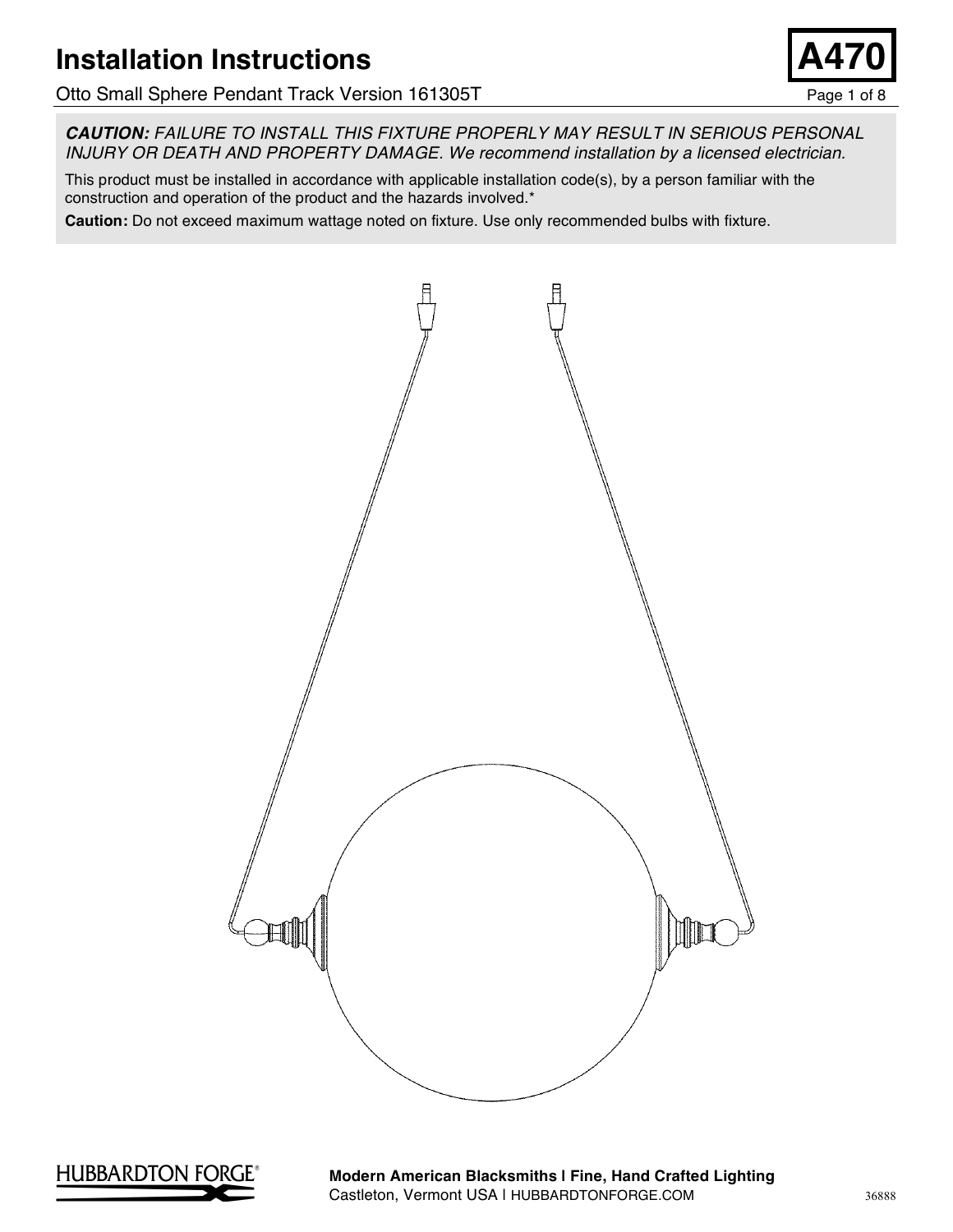

## **Component Parts**

- **A Track Adaptors (2)**
- **B Supply/Support Cable**
- **C Fixture**
- **D Bulbs (2) (Not Included)**
- **E Glass Tube**
- **F Mesh Tube**
- **G Glass Globe**

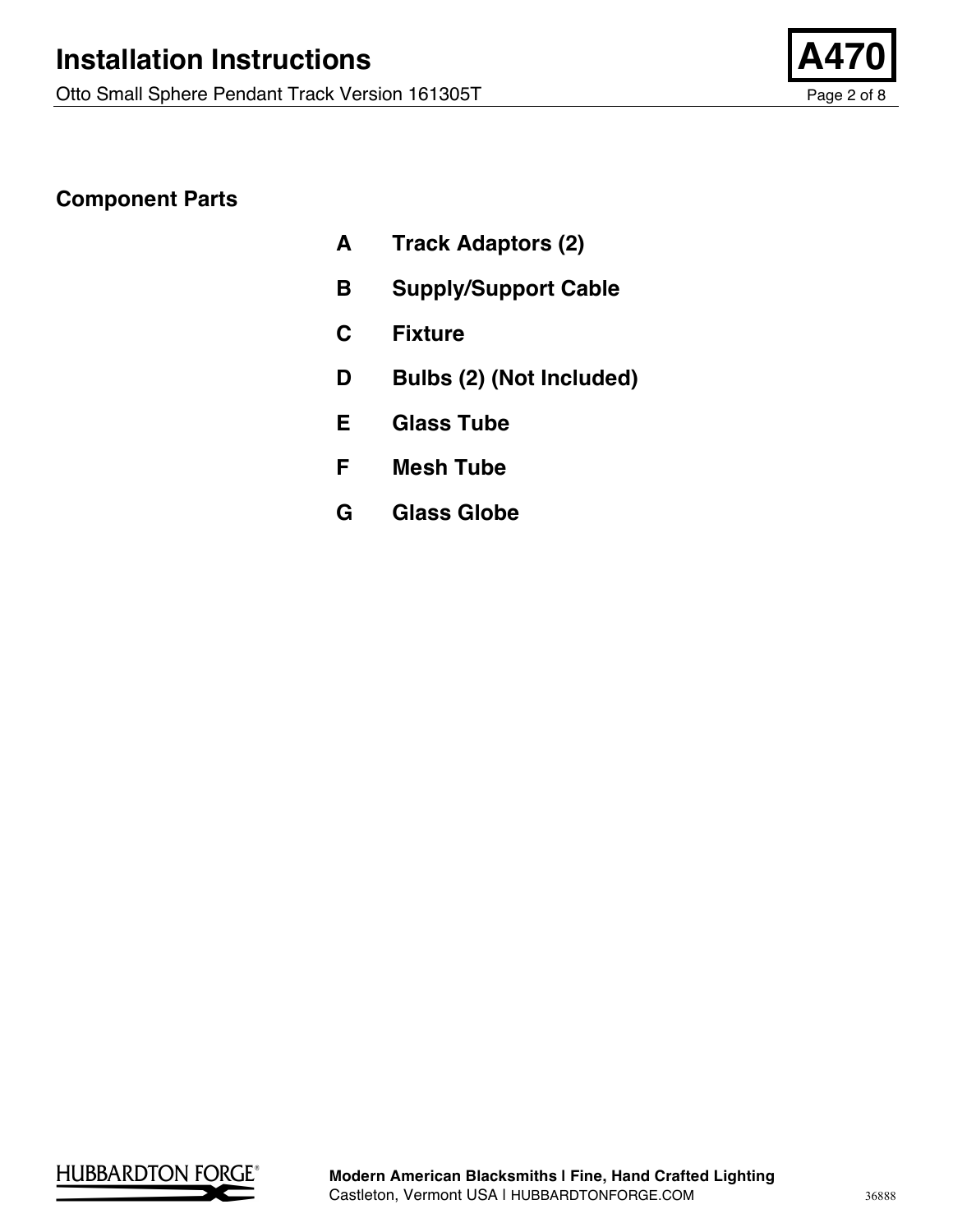Otto Small Sphere Pendant Track Version 161305T example 2 and 2 and 2 and 2 and 2 and 2 and 2 and 2 and 2 and 2 and 2 and 2 and 2 and 2 and 2 and 2 and 2 and 2 and 2 and 2 and 2 and 2 and 2 and 2 and 2 and 2 and 2 and 2 an



#### **To Install Track Adapter** *(Figure 1)*

#### **Caution: Be sure power is off at the main breaker box prior to installation**

- 1. Carefully unpack the fixture (C) from the carton.
- 2. Determine desired finished height of fixture (C).
- 3. Using a sharp pair of cutters, cut the end of the supply/support cable (B) off square and clean at the desired length. This will change the profile of the end of the supply/support cable (B) and prepare it for insertion into the track adapter (A).

**NOTE:** Cutting the cables at different lengths will cause the fixture to hang with one side higher or lower. To hang fixture level, cut both cables at the same length.

4. Follow the instructions on the included instruction sheet: **Installation Instructions** for **Edge Lighting Fast Jack Male Coaxial Fixture Connector, document # 904-FJ-MC-04.**



*(Figure 1)*

*(Continued)*

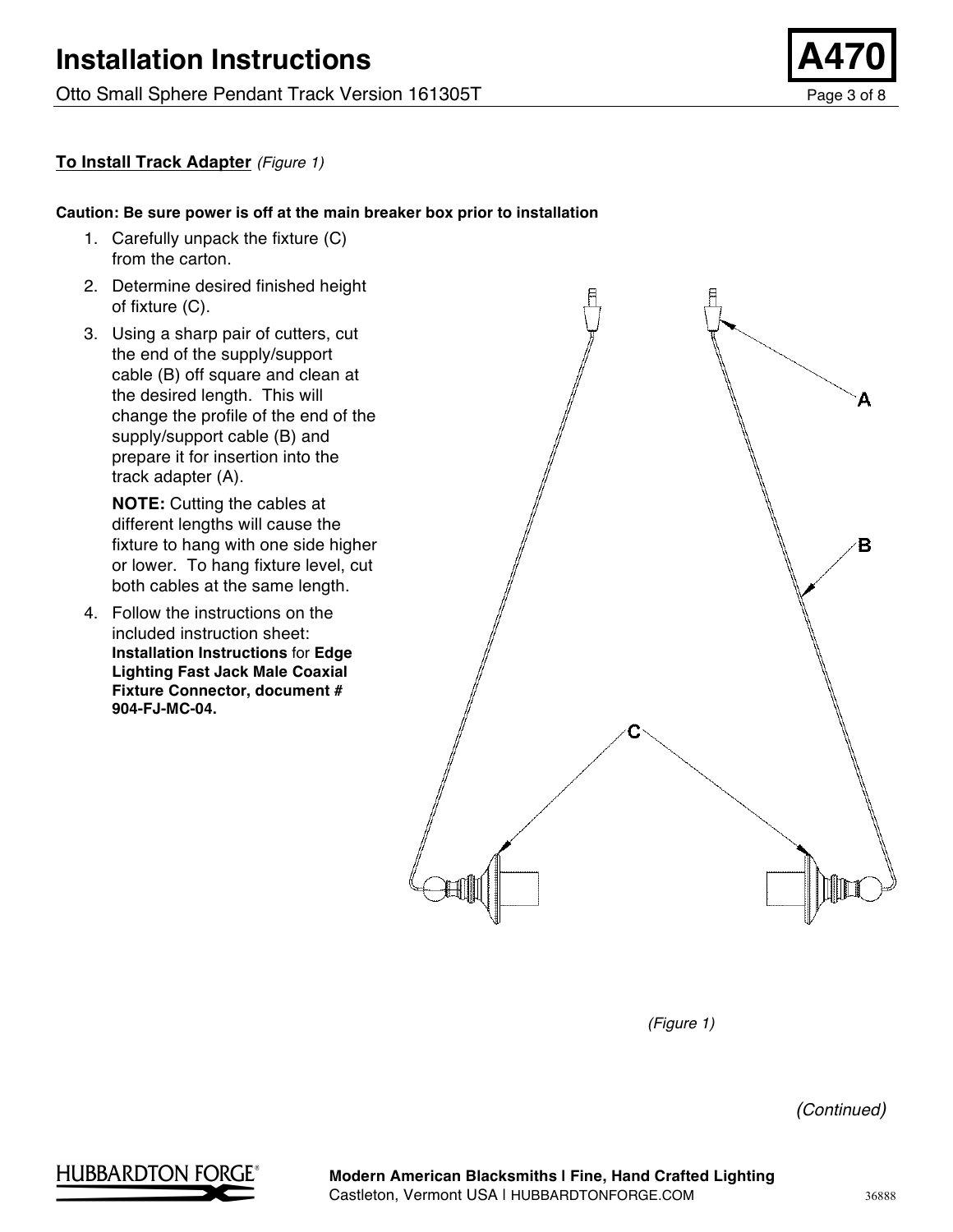Otto Small Sphere Pendant Track Version 161305T example 2 and 2 and 2 and 2 and 2 and 2 and 2 and 2 and 2 and 2 and 2 and 2 and 2 and 2 and 2 and 2 and 2 and 2 and 2 and 2 and 2 and 2 and 2 and 2 and 2 and 2 and 2 and 2 an



#### **INSTRUCTIONS PERTAINING TO A RISK OF FIRE, OR INJURY**

**IMPORTANT SAFETY INSTRUCTIONS**

**Lighted lamp is HOT! WARNING – To reduce the risk of FIRE OR INJURY:**

**Turn off power and allow to cool before replacing lamp.**

**Lamp gets HOT quickly! Contact only switch/plug when turning on.**

**Do not touch hot lens, guard, or enclosure.**

**Keep lamp away from materials that may burn.**

**Do not touch the lamp at any time. Use a soft cloth. Oil from skin may damage lamp.**

**Do not operate the luminaire with a missing or damaged shield.**

**SAVE THESE INSTRUCTIONS**



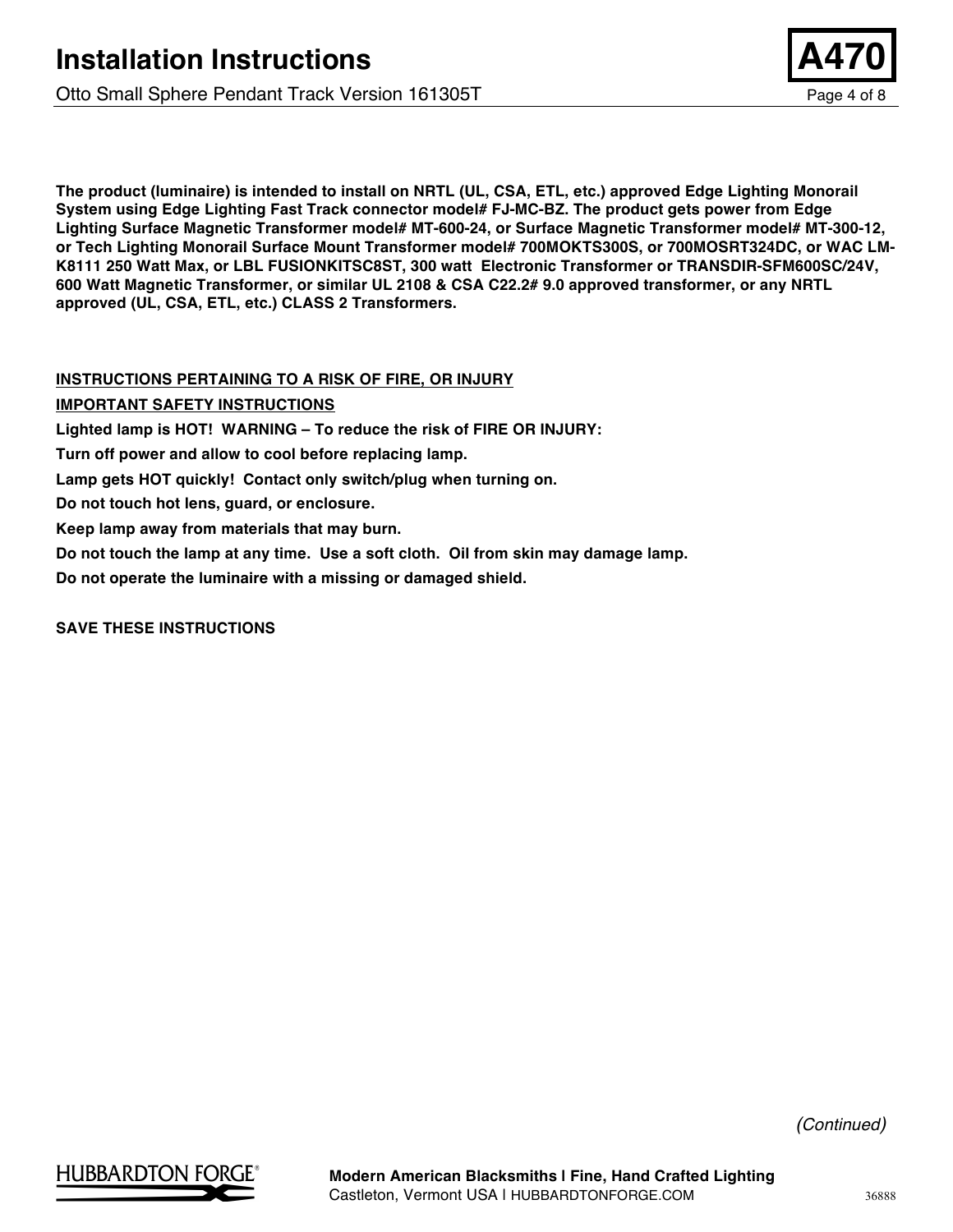### **To Install Glass** *(Figure 2)*

- 1. Install bulbs (D) (not included).
- 2. Screw glass tube (E) in the socket cup until it stops.

*Note: you can screw the glass tube (E) into either socket cup to start.*

- 3. While holding the glass tube (E) at an upward angle, slide the mesh tube (F) over the glass tube.
- 4. Keeping the upward angle, slide the glass globe (G) over the mesh tube (F) until the mesh tube (F) travels through the openings at both ends of the glass globe (G)
- 5. Screw the remaining socket cup into the exposed end of the glass tube (E) until it stops.

*Note: Screw in the socket cup by holding onto the brass ball.*

*Note: To orient the seam in the mesh tube, lift the glass globe by holding the brass balls on each end. While tension is relieved in the cable rotate the entire globe until the mesh tube is oriented in the desired position.*

6. Restore electricity at main breaker.



*If you need further assistance, or find that you are missing any parts, please contact the dealer from which you purchased this product. We hope you enjoy your fixture!*

\* Hubbardton Forge will not be liable for injury or damage caused by improper installation, lamping or use of this fixture.



**Modern American Blacksmiths | Fine, Hand Crafted Lighting** Castleton, Vermont USA | HUBBARDTONFORGE.COM 36888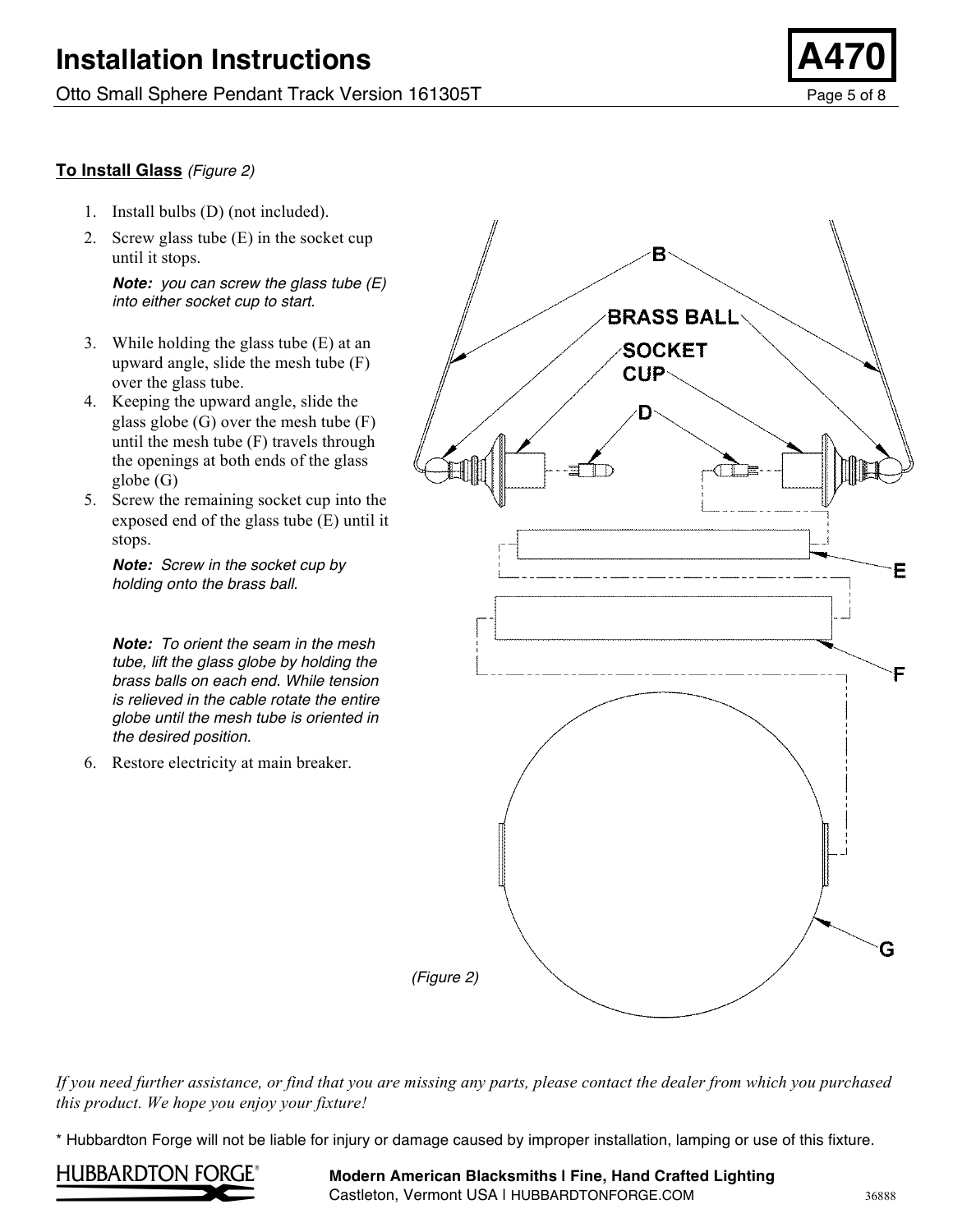### **Troubleshooting Guide: 12 Volt Pendant Lighting**

Part 1. For Hubbardton Forge Track Lighting products that use the "Fast Jack Male Coaxial Fixture Connector" from Edge Lighting, an Edge Lighting Installation Instruction "FJ-MC-\_" is provided to the customer. This Instruction shows one method for installing coaxial cable into the coaxial fixture connector. The method shown omits a trimming step to the Braided Outer Shield, to simplify the installation.

### **Components:**

- A. Coaxial Cable
- B. Coaxial Fixture **Connector**
- C. Conical Nipple
- D. Strain Relief Tube
- E. M4 Set Screw
- F. M3 Set Screw
- G. Inner Conductor
- H. Wire Insulation
- I. Braided Outer Shield



*Figure 1 - Coaxial Cable and Connector Assembled*

It has been determined that more consistent results can be obtained if:

- 1. The outer braided shield (I) of the coaxial cable (A) is stripped back 3/4" as shown in Figure 1.
- 2. The M3 Set Screw (F) is tightened until "Tight", when the 1.5MM Allen Wrench starts to flex.
- 3. The M4 Set Screw (E) is tightened inward until it no longer causes an interference with the Conical Nipple (C). It will begin to crush the Strain Relief Tube (D).
- 4. 3 Electrical Continuity tests are performed after assembly with a Digital Multi-Meter or Continuity Tester.
	- Continuity Test #1 Short Circuit test, tester should not light.
	- Continuity Test #2 Open Circuit test, tester should light.

– Continuity Test #3 – Functional Check. Same probe positions as Continuity Test #1, performed with Fixture wired and a working bulb in the socket, tester should light.





*Figure 2 - Continuity Test #1 Figure 3 - Continuity Test #2*

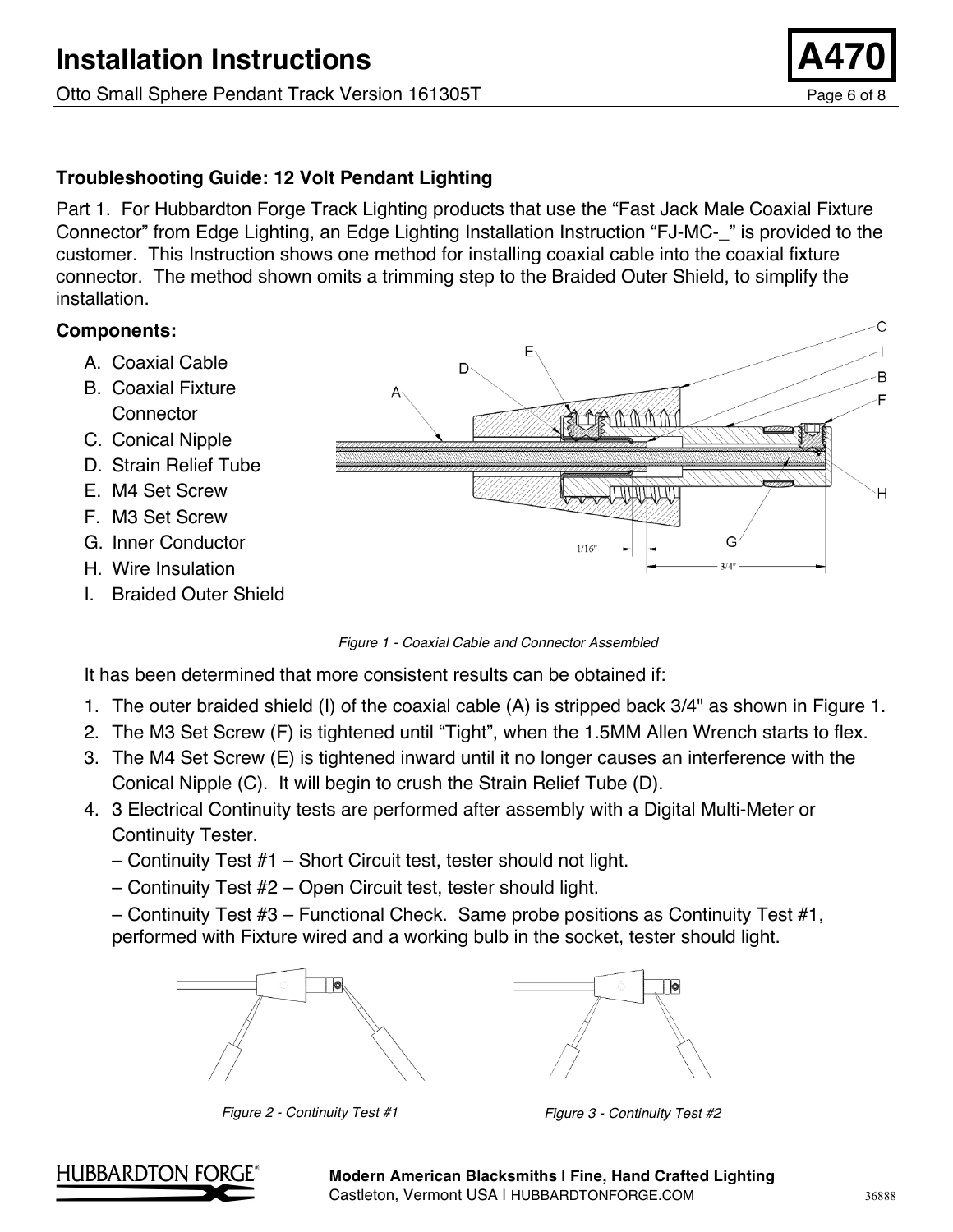Note: The M3 Set Screw (F) must make electrical contact with the Coaxial Cable Inner Conductor (G), yet the instructions do not call for the inner conductor to be stripped back to expose the wire beneath. This is because the metal set screw pierces through the plastic insulation as the set screw is tightened to full torque. However, if the tester will not light during test #3 it is recommended to strip off 1/8" of insulation from the Coaxial Cable Inner Conductor (G). This will ensure that electrical connection is made.

Part 2. All Open circuit or Short circuit conditions have been checked for and corrected as shown in Part 1, but still the system does not turn on.

Determine if the Transformer is working. The transformer output is high frequency and cannot be detected by most multi-meters. A simple Lamp test can verify the status of the Transformer. **Caution: Have a qualified person perform this operation. Do not hold lamp with bare hands as lamp heats quickly and may cause injury. Hold the lamp carefully using insulated pliers.** Turn off power and remove Bi-Pin Lamp from socket Assembly. Examine Lamp to verify that it does not appear defective. Lamp Glass should not be darkened and the filament should be intact. Expose Transformer by removing canopy and then turn power back on. These 12 Volt pendants are supplied with a Class 2 (power limited) Low Voltage Transformer, so there is no potential for shock. Carefully touch each one of the Transformer's 12 Volt output wires to each pin of the Lamp as shown in Figure 4. If the Lamp lights, this indicates a good Transformer and the Pendant lead needs to be replaced. If the Lamp does not light, then the Transformer needs to be replaced. Turn off the power.



*Figure 4 – Transformer Check*